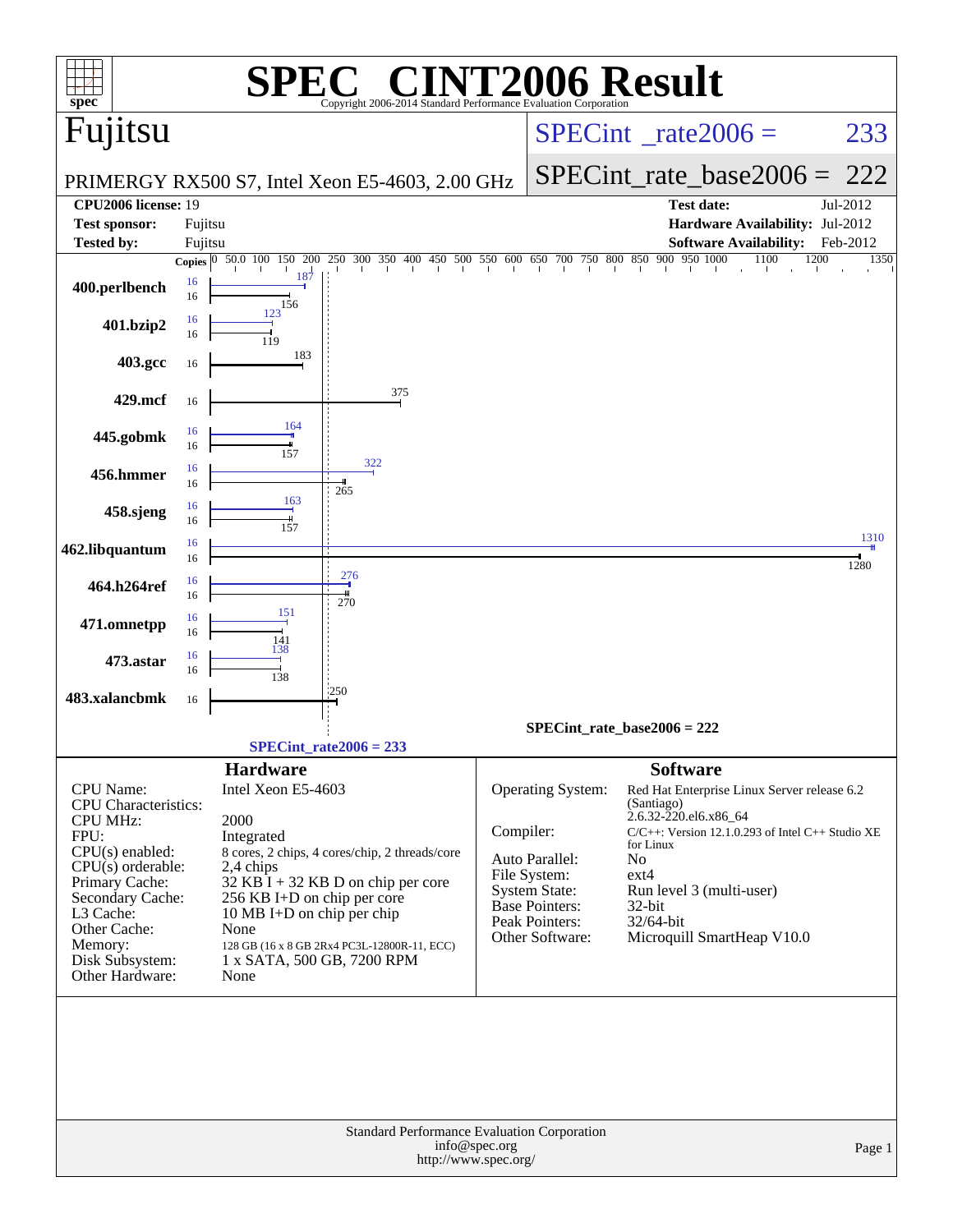

# **[SPEC CINT2006 Result](http://www.spec.org/auto/cpu2006/Docs/result-fields.html#SPECCINT2006Result)**

### Fujitsu

#### SPECint rate $2006 = 233$

PRIMERGY RX500 S7, Intel Xeon E5-4603, 2.00 GHz

[SPECint\\_rate\\_base2006 =](http://www.spec.org/auto/cpu2006/Docs/result-fields.html#SPECintratebase2006) 222

**[CPU2006 license:](http://www.spec.org/auto/cpu2006/Docs/result-fields.html#CPU2006license)** 19 **[Test date:](http://www.spec.org/auto/cpu2006/Docs/result-fields.html#Testdate)** Jul-2012

**[Test sponsor:](http://www.spec.org/auto/cpu2006/Docs/result-fields.html#Testsponsor)** Fujitsu **[Hardware Availability:](http://www.spec.org/auto/cpu2006/Docs/result-fields.html#HardwareAvailability)** Jul-2012 **[Tested by:](http://www.spec.org/auto/cpu2006/Docs/result-fields.html#Testedby)** Fujitsu **[Software Availability:](http://www.spec.org/auto/cpu2006/Docs/result-fields.html#SoftwareAvailability)** Feb-2012

#### **[Results Table](http://www.spec.org/auto/cpu2006/Docs/result-fields.html#ResultsTable)**

|                    | <b>Base</b>                                                                                              |                |              |                |            |                |            | <b>Peak</b>   |                |              |                |              |                |              |
|--------------------|----------------------------------------------------------------------------------------------------------|----------------|--------------|----------------|------------|----------------|------------|---------------|----------------|--------------|----------------|--------------|----------------|--------------|
| <b>Benchmark</b>   | <b>Copies</b>                                                                                            | <b>Seconds</b> | <b>Ratio</b> | <b>Seconds</b> | Ratio      | <b>Seconds</b> | Ratio      | <b>Copies</b> | <b>Seconds</b> | <b>Ratio</b> | <b>Seconds</b> | <b>Ratio</b> | <b>Seconds</b> | <b>Ratio</b> |
| 400.perlbench      | 16                                                                                                       | 997            | 157          | 999            | 156        | 999            | 156        | 16            | 833            | 188          | 843            | 185          | 834            | <u>187</u>   |
| 401.bzip2          | 16                                                                                                       | 1299           | 119          | 1287           | 120        | 1296           | <b>119</b> | 16            | 1262           | 122          | 1257           | <u>123</u>   | 1254           | 123          |
| $403.\mathrm{gcc}$ | 16                                                                                                       | 706            | 183          | 705            | 183        | 704            | 183I       | 16            | 706            | 183          | 705            | 183          | 704            | 183          |
| $429$ .mcf         | 16                                                                                                       | 389            | 375          | 388            | 376        | 389            | <b>375</b> | 16            | 389            | 375          | 388            | 376          | 389            | 375          |
| $445$ .gobm $k$    | 16                                                                                                       | 1037           | 162          | 1067           | 157        | 1068           | 157        | 16            | 1018           | 165          | 1025           | 164          | 1051           | 160          |
| 456.hmmer          | 16                                                                                                       | 563            | 265          | 568            | 263        | 558            | 267        | 16            | 464            | 322          | 463            | 322          | 462            | 323          |
| $458$ .sjeng       | 16                                                                                                       | 1206           | 161          | 1233           | 157        | 1234           | 157        | 16            | 1188           | 163          | 1190           | 163          | 1190           | 163          |
| 462.libquantum     | 16                                                                                                       | 258            | 1290         | 258            | 1280       | 258            | 12801      | 16            | 252            | 1310         | 254            | 1310         | 253            | 1310         |
| 464.h264ref        | 16                                                                                                       | 1314           | 270          | 1294           | 274        | 1323           | 268        | 16            | 1282           | 276          | 1285           | 276          | 1296           | 273          |
| 471.omnetpp        | 16                                                                                                       | 708            | 141          | 709            | 141        | 706            | 142        | 16            | 662            | 151          | 658            | 152          | 662            | <u>151</u>   |
| $473$ . astar      | 16                                                                                                       | 812            | 138          | 812            | 138        | 815            | 138I       | 16            | 812            | 138          | 812            | 138          | 807            | 139          |
| 483.xalancbmk      | 16                                                                                                       | 442            | 250          | 442            | <b>250</b> | 441            | <b>250</b> | 16            | 442            | 250          | 442            | 250          | 441            | 250          |
|                    | Results appear in the order in which they were run. Bold underlined text indicates a median measurement. |                |              |                |            |                |            |               |                |              |                |              |                |              |

#### **[Submit Notes](http://www.spec.org/auto/cpu2006/Docs/result-fields.html#SubmitNotes)**

 The numactl mechanism was used to bind copies to processors. The config file option 'submit' was used to generate numactl commands to bind each copy to a specific processor. For details, please see the config file.

#### **[Operating System Notes](http://www.spec.org/auto/cpu2006/Docs/result-fields.html#OperatingSystemNotes)**

 Stack size set to unlimited using "ulimit -s unlimited" Transparent Huge Pages enabled with: echo always > /sys/kernel/mm/redhat\_transparent\_hugepage/enabled runspec command invoked through numactl i.e.: numactl --interleave=all runspec <etc>

#### **[General Notes](http://www.spec.org/auto/cpu2006/Docs/result-fields.html#GeneralNotes)**

Environment variables set by runspec before the start of the run: LD\_LIBRARY\_PATH = "/SPECcpu2006/libs/32:/SPECcpu2006/libs/64"

 Binaries compiled on a system with 2x E5-2650 CPU + 96 GB memory using RHEL6.2 For information about Fujitsu please visit: <http://www.fujitsu.com>

#### **[Base Compiler Invocation](http://www.spec.org/auto/cpu2006/Docs/result-fields.html#BaseCompilerInvocation)**

[C benchmarks](http://www.spec.org/auto/cpu2006/Docs/result-fields.html#Cbenchmarks): [icc -m32](http://www.spec.org/cpu2006/results/res2012q3/cpu2006-20120730-23926.flags.html#user_CCbase_intel_icc_5ff4a39e364c98233615fdd38438c6f2)

Continued on next page

Standard Performance Evaluation Corporation [info@spec.org](mailto:info@spec.org) <http://www.spec.org/>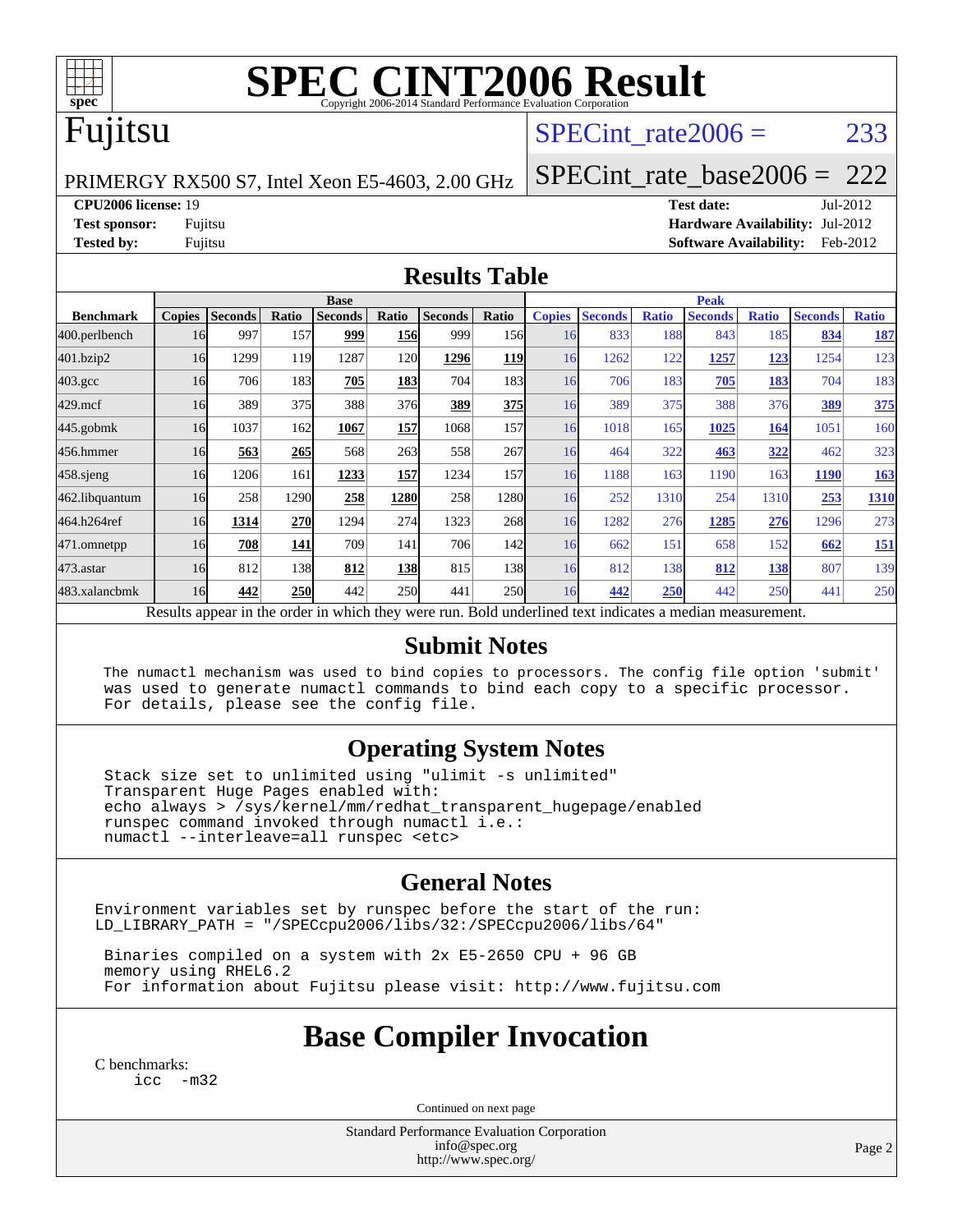| <b>SPEC CINT2006 Result</b><br>$spec^*$<br>Copyright 2006-2014 Standard Performance Evaluation Corporation                                       |                                                                                                               |  |  |  |  |  |  |
|--------------------------------------------------------------------------------------------------------------------------------------------------|---------------------------------------------------------------------------------------------------------------|--|--|--|--|--|--|
| Fujitsu                                                                                                                                          | 233<br>SPECint rate $2006 =$                                                                                  |  |  |  |  |  |  |
| PRIMERGY RX500 S7, Intel Xeon E5-4603, 2.00 GHz                                                                                                  | $SPECint_rate\_base2006 = 222$                                                                                |  |  |  |  |  |  |
| <b>CPU2006</b> license: 19<br><b>Test sponsor:</b><br>Fujitsu<br><b>Tested by:</b><br>Fujitsu                                                    | Jul-2012<br><b>Test date:</b><br>Hardware Availability: Jul-2012<br><b>Software Availability:</b><br>Feb-2012 |  |  |  |  |  |  |
| <b>Base Compiler Invocation (Continued)</b>                                                                                                      |                                                                                                               |  |  |  |  |  |  |
| $C_{++}$ benchmarks:<br>icpc -m32                                                                                                                |                                                                                                               |  |  |  |  |  |  |
| <b>Base Portability Flags</b>                                                                                                                    |                                                                                                               |  |  |  |  |  |  |
| 400.perlbench: -DSPEC_CPU_LINUX_IA32<br>462.libquantum: - DSPEC_CPU_LINUX<br>483.xalancbmk: -DSPEC_CPU_LINUX                                     |                                                                                                               |  |  |  |  |  |  |
| <b>Base Optimization Flags</b>                                                                                                                   |                                                                                                               |  |  |  |  |  |  |
| C benchmarks:<br>-xSSE4.2 -ipo -03 -no-prec-div -opt-prefetch -opt-mem-layout-trans=3                                                            |                                                                                                               |  |  |  |  |  |  |
| $C_{++}$ benchmarks:<br>-xSSE4.2 -ipo -03 -no-prec-div -opt-prefetch -opt-mem-layout-trans=3<br>-Wl,-z, muldefs -L/opt/SmartHeap/lib -lsmartheap |                                                                                                               |  |  |  |  |  |  |
| <b>Base Other Flags</b><br>C benchmarks:                                                                                                         |                                                                                                               |  |  |  |  |  |  |
| 403.gcc: -Dalloca=_alloca                                                                                                                        |                                                                                                               |  |  |  |  |  |  |
| <b>Peak Compiler Invocation</b><br>C benchmarks (except as noted below):<br>icc<br>$-m32$                                                        |                                                                                                               |  |  |  |  |  |  |
| 400.perlbench: icc -m64                                                                                                                          |                                                                                                               |  |  |  |  |  |  |
| 401.bzip2: icc -m64                                                                                                                              |                                                                                                               |  |  |  |  |  |  |
| 456.hmmer: $\text{icc}$ -m64                                                                                                                     |                                                                                                               |  |  |  |  |  |  |
| 458.sjeng: $\text{icc}$ -m64                                                                                                                     |                                                                                                               |  |  |  |  |  |  |
| $C_{++}$ benchmarks:<br>icpc -m32                                                                                                                |                                                                                                               |  |  |  |  |  |  |
| Standard Performance Evaluation Corporation<br>info@spec.org<br>http://www.spec.org/                                                             | Page 3                                                                                                        |  |  |  |  |  |  |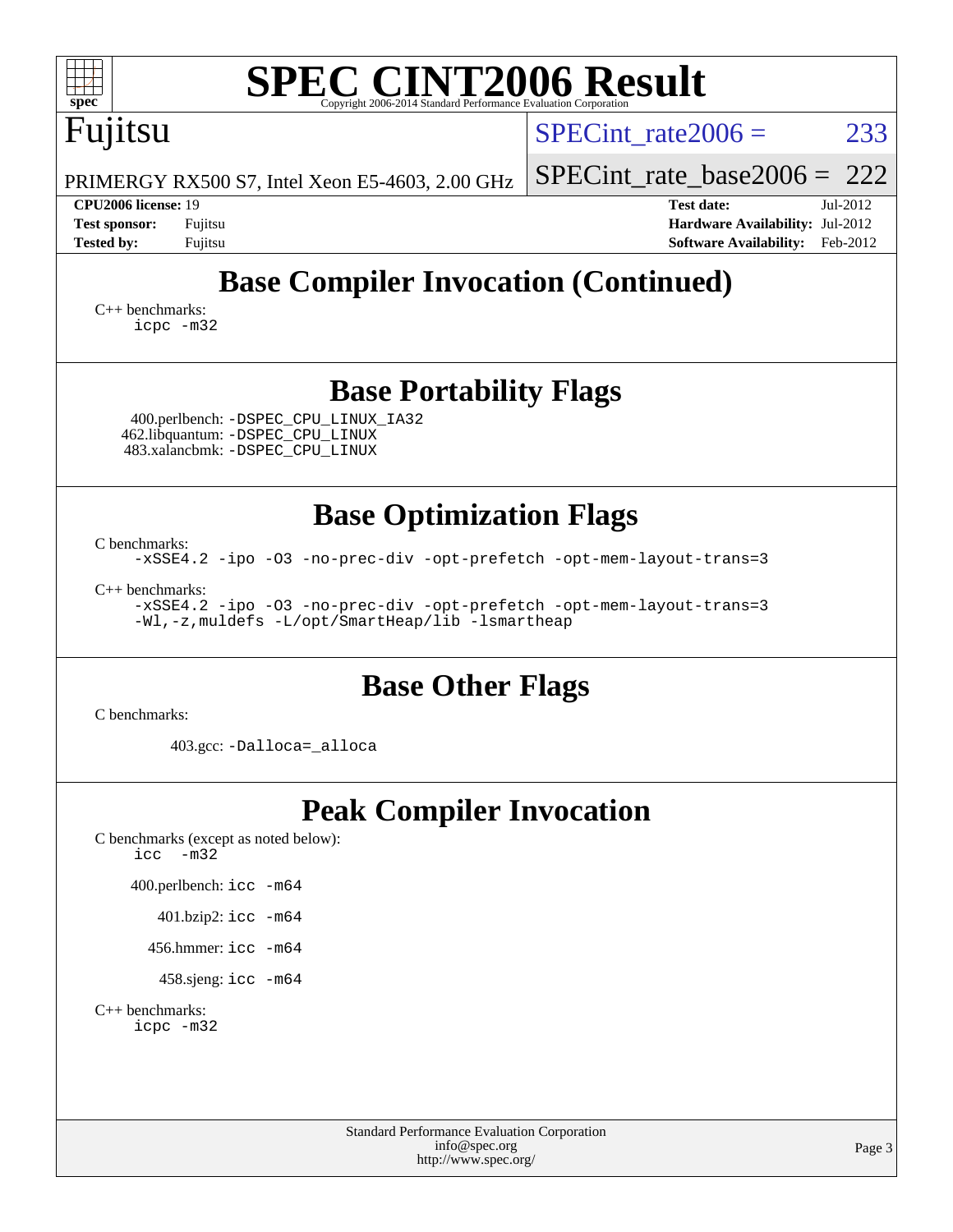

# **[SPEC CINT2006 Result](http://www.spec.org/auto/cpu2006/Docs/result-fields.html#SPECCINT2006Result)**

## Fujitsu

SPECint rate $2006 = 233$ 

PRIMERGY RX500 S7, Intel Xeon E5-4603, 2.00 GHz

#### **[CPU2006 license:](http://www.spec.org/auto/cpu2006/Docs/result-fields.html#CPU2006license)** 19 **[Test date:](http://www.spec.org/auto/cpu2006/Docs/result-fields.html#Testdate)** Jul-2012

[SPECint\\_rate\\_base2006 =](http://www.spec.org/auto/cpu2006/Docs/result-fields.html#SPECintratebase2006) 222

**[Test sponsor:](http://www.spec.org/auto/cpu2006/Docs/result-fields.html#Testsponsor)** Fujitsu **[Hardware Availability:](http://www.spec.org/auto/cpu2006/Docs/result-fields.html#HardwareAvailability)** Jul-2012 **[Tested by:](http://www.spec.org/auto/cpu2006/Docs/result-fields.html#Testedby)** Fujitsu **Fugital Example 2012 [Software Availability:](http://www.spec.org/auto/cpu2006/Docs/result-fields.html#SoftwareAvailability)** Feb-2012

#### **[Peak Portability Flags](http://www.spec.org/auto/cpu2006/Docs/result-fields.html#PeakPortabilityFlags)**

 400.perlbench: [-DSPEC\\_CPU\\_LP64](http://www.spec.org/cpu2006/results/res2012q3/cpu2006-20120730-23926.flags.html#b400.perlbench_peakCPORTABILITY_DSPEC_CPU_LP64) [-DSPEC\\_CPU\\_LINUX\\_X64](http://www.spec.org/cpu2006/results/res2012q3/cpu2006-20120730-23926.flags.html#b400.perlbench_peakCPORTABILITY_DSPEC_CPU_LINUX_X64)  $401.bzip2: -DSPEC_CPULP64$  456.hmmer: [-DSPEC\\_CPU\\_LP64](http://www.spec.org/cpu2006/results/res2012q3/cpu2006-20120730-23926.flags.html#suite_peakCPORTABILITY456_hmmer_DSPEC_CPU_LP64) 458.sjeng: [-DSPEC\\_CPU\\_LP64](http://www.spec.org/cpu2006/results/res2012q3/cpu2006-20120730-23926.flags.html#suite_peakCPORTABILITY458_sjeng_DSPEC_CPU_LP64) 462.libquantum: [-DSPEC\\_CPU\\_LINUX](http://www.spec.org/cpu2006/results/res2012q3/cpu2006-20120730-23926.flags.html#b462.libquantum_peakCPORTABILITY_DSPEC_CPU_LINUX) 483.xalancbmk: [-DSPEC\\_CPU\\_LINUX](http://www.spec.org/cpu2006/results/res2012q3/cpu2006-20120730-23926.flags.html#b483.xalancbmk_peakCXXPORTABILITY_DSPEC_CPU_LINUX)

### **[Peak Optimization Flags](http://www.spec.org/auto/cpu2006/Docs/result-fields.html#PeakOptimizationFlags)**

[C benchmarks](http://www.spec.org/auto/cpu2006/Docs/result-fields.html#Cbenchmarks):

 400.perlbench: [-xSSE4.2](http://www.spec.org/cpu2006/results/res2012q3/cpu2006-20120730-23926.flags.html#user_peakPASS2_CFLAGSPASS2_LDCFLAGS400_perlbench_f-xSSE42_f91528193cf0b216347adb8b939d4107)(pass 2) [-prof-gen](http://www.spec.org/cpu2006/results/res2012q3/cpu2006-20120730-23926.flags.html#user_peakPASS1_CFLAGSPASS1_LDCFLAGS400_perlbench_prof_gen_e43856698f6ca7b7e442dfd80e94a8fc)(pass 1) [-ipo](http://www.spec.org/cpu2006/results/res2012q3/cpu2006-20120730-23926.flags.html#user_peakPASS2_CFLAGSPASS2_LDCFLAGS400_perlbench_f-ipo)(pass 2) [-O3](http://www.spec.org/cpu2006/results/res2012q3/cpu2006-20120730-23926.flags.html#user_peakPASS2_CFLAGSPASS2_LDCFLAGS400_perlbench_f-O3)(pass 2) [-no-prec-div](http://www.spec.org/cpu2006/results/res2012q3/cpu2006-20120730-23926.flags.html#user_peakPASS2_CFLAGSPASS2_LDCFLAGS400_perlbench_f-no-prec-div)(pass 2) [-prof-use](http://www.spec.org/cpu2006/results/res2012q3/cpu2006-20120730-23926.flags.html#user_peakPASS2_CFLAGSPASS2_LDCFLAGS400_perlbench_prof_use_bccf7792157ff70d64e32fe3e1250b55)(pass 2) [-auto-ilp32](http://www.spec.org/cpu2006/results/res2012q3/cpu2006-20120730-23926.flags.html#user_peakCOPTIMIZE400_perlbench_f-auto-ilp32)  $401.bzip2: -xSSE4.2(pass 2) -prof-qen(pass 1) -ipo(pass 2)$  $401.bzip2: -xSSE4.2(pass 2) -prof-qen(pass 1) -ipo(pass 2)$  $401.bzip2: -xSSE4.2(pass 2) -prof-qen(pass 1) -ipo(pass 2)$  $401.bzip2: -xSSE4.2(pass 2) -prof-qen(pass 1) -ipo(pass 2)$  $401.bzip2: -xSSE4.2(pass 2) -prof-qen(pass 1) -ipo(pass 2)$ [-O3](http://www.spec.org/cpu2006/results/res2012q3/cpu2006-20120730-23926.flags.html#user_peakPASS2_CFLAGSPASS2_LDCFLAGS401_bzip2_f-O3)(pass 2) [-no-prec-div](http://www.spec.org/cpu2006/results/res2012q3/cpu2006-20120730-23926.flags.html#user_peakPASS2_CFLAGSPASS2_LDCFLAGS401_bzip2_f-no-prec-div)(pass 2) [-prof-use](http://www.spec.org/cpu2006/results/res2012q3/cpu2006-20120730-23926.flags.html#user_peakPASS2_CFLAGSPASS2_LDCFLAGS401_bzip2_prof_use_bccf7792157ff70d64e32fe3e1250b55)(pass 2) [-opt-prefetch](http://www.spec.org/cpu2006/results/res2012q3/cpu2006-20120730-23926.flags.html#user_peakCOPTIMIZE401_bzip2_f-opt-prefetch) [-auto-ilp32](http://www.spec.org/cpu2006/results/res2012q3/cpu2006-20120730-23926.flags.html#user_peakCOPTIMIZE401_bzip2_f-auto-ilp32) [-ansi-alias](http://www.spec.org/cpu2006/results/res2012q3/cpu2006-20120730-23926.flags.html#user_peakCOPTIMIZE401_bzip2_f-ansi-alias)  $403.\text{sec: basepeak}$  = yes 429.mcf: basepeak = yes 445.gobmk: [-xAVX](http://www.spec.org/cpu2006/results/res2012q3/cpu2006-20120730-23926.flags.html#user_peakPASS2_CFLAGSPASS2_LDCFLAGS445_gobmk_f-xAVX)(pass 2) [-prof-gen](http://www.spec.org/cpu2006/results/res2012q3/cpu2006-20120730-23926.flags.html#user_peakPASS1_CFLAGSPASS1_LDCFLAGS445_gobmk_prof_gen_e43856698f6ca7b7e442dfd80e94a8fc)(pass 1) [-prof-use](http://www.spec.org/cpu2006/results/res2012q3/cpu2006-20120730-23926.flags.html#user_peakPASS2_CFLAGSPASS2_LDCFLAGS445_gobmk_prof_use_bccf7792157ff70d64e32fe3e1250b55)(pass 2) [-ansi-alias](http://www.spec.org/cpu2006/results/res2012q3/cpu2006-20120730-23926.flags.html#user_peakCOPTIMIZE445_gobmk_f-ansi-alias) [-opt-mem-layout-trans=3](http://www.spec.org/cpu2006/results/res2012q3/cpu2006-20120730-23926.flags.html#user_peakCOPTIMIZE445_gobmk_f-opt-mem-layout-trans_a7b82ad4bd7abf52556d4961a2ae94d5) 456.hmmer: [-xSSE4.2](http://www.spec.org/cpu2006/results/res2012q3/cpu2006-20120730-23926.flags.html#user_peakCOPTIMIZE456_hmmer_f-xSSE42_f91528193cf0b216347adb8b939d4107) [-ipo](http://www.spec.org/cpu2006/results/res2012q3/cpu2006-20120730-23926.flags.html#user_peakCOPTIMIZE456_hmmer_f-ipo) [-O3](http://www.spec.org/cpu2006/results/res2012q3/cpu2006-20120730-23926.flags.html#user_peakCOPTIMIZE456_hmmer_f-O3) [-no-prec-div](http://www.spec.org/cpu2006/results/res2012q3/cpu2006-20120730-23926.flags.html#user_peakCOPTIMIZE456_hmmer_f-no-prec-div) [-unroll2](http://www.spec.org/cpu2006/results/res2012q3/cpu2006-20120730-23926.flags.html#user_peakCOPTIMIZE456_hmmer_f-unroll_784dae83bebfb236979b41d2422d7ec2) [-auto-ilp32](http://www.spec.org/cpu2006/results/res2012q3/cpu2006-20120730-23926.flags.html#user_peakCOPTIMIZE456_hmmer_f-auto-ilp32) 458.sjeng: [-xSSE4.2](http://www.spec.org/cpu2006/results/res2012q3/cpu2006-20120730-23926.flags.html#user_peakPASS2_CFLAGSPASS2_LDCFLAGS458_sjeng_f-xSSE42_f91528193cf0b216347adb8b939d4107)(pass 2) [-prof-gen](http://www.spec.org/cpu2006/results/res2012q3/cpu2006-20120730-23926.flags.html#user_peakPASS1_CFLAGSPASS1_LDCFLAGS458_sjeng_prof_gen_e43856698f6ca7b7e442dfd80e94a8fc)(pass 1) [-ipo](http://www.spec.org/cpu2006/results/res2012q3/cpu2006-20120730-23926.flags.html#user_peakPASS2_CFLAGSPASS2_LDCFLAGS458_sjeng_f-ipo)(pass 2) [-O3](http://www.spec.org/cpu2006/results/res2012q3/cpu2006-20120730-23926.flags.html#user_peakPASS2_CFLAGSPASS2_LDCFLAGS458_sjeng_f-O3)(pass 2) [-no-prec-div](http://www.spec.org/cpu2006/results/res2012q3/cpu2006-20120730-23926.flags.html#user_peakPASS2_CFLAGSPASS2_LDCFLAGS458_sjeng_f-no-prec-div)(pass 2) [-prof-use](http://www.spec.org/cpu2006/results/res2012q3/cpu2006-20120730-23926.flags.html#user_peakPASS2_CFLAGSPASS2_LDCFLAGS458_sjeng_prof_use_bccf7792157ff70d64e32fe3e1250b55)(pass 2) [-unroll4](http://www.spec.org/cpu2006/results/res2012q3/cpu2006-20120730-23926.flags.html#user_peakCOPTIMIZE458_sjeng_f-unroll_4e5e4ed65b7fd20bdcd365bec371b81f) [-auto-ilp32](http://www.spec.org/cpu2006/results/res2012q3/cpu2006-20120730-23926.flags.html#user_peakCOPTIMIZE458_sjeng_f-auto-ilp32) 462.libquantum: [-xAVX](http://www.spec.org/cpu2006/results/res2012q3/cpu2006-20120730-23926.flags.html#user_peakCOPTIMIZE462_libquantum_f-xAVX) [-ipo](http://www.spec.org/cpu2006/results/res2012q3/cpu2006-20120730-23926.flags.html#user_peakCOPTIMIZE462_libquantum_f-ipo) [-O3](http://www.spec.org/cpu2006/results/res2012q3/cpu2006-20120730-23926.flags.html#user_peakCOPTIMIZE462_libquantum_f-O3) [-no-prec-div](http://www.spec.org/cpu2006/results/res2012q3/cpu2006-20120730-23926.flags.html#user_peakCOPTIMIZE462_libquantum_f-no-prec-div) [-opt-prefetch](http://www.spec.org/cpu2006/results/res2012q3/cpu2006-20120730-23926.flags.html#user_peakCOPTIMIZE462_libquantum_f-opt-prefetch) [-opt-mem-layout-trans=3](http://www.spec.org/cpu2006/results/res2012q3/cpu2006-20120730-23926.flags.html#user_peakCOPTIMIZE462_libquantum_f-opt-mem-layout-trans_a7b82ad4bd7abf52556d4961a2ae94d5)  $464.h264$ ref:  $-xSSE4$ .  $2(pass 2)$  [-prof-gen](http://www.spec.org/cpu2006/results/res2012q3/cpu2006-20120730-23926.flags.html#user_peakPASS1_CFLAGSPASS1_LDCFLAGS464_h264ref_prof_gen_e43856698f6ca7b7e442dfd80e94a8fc) $(pass 1)$  [-ipo](http://www.spec.org/cpu2006/results/res2012q3/cpu2006-20120730-23926.flags.html#user_peakPASS2_CFLAGSPASS2_LDCFLAGS464_h264ref_f-ipo) $(pass 2)$ [-O3](http://www.spec.org/cpu2006/results/res2012q3/cpu2006-20120730-23926.flags.html#user_peakPASS2_CFLAGSPASS2_LDCFLAGS464_h264ref_f-O3)(pass 2) [-no-prec-div](http://www.spec.org/cpu2006/results/res2012q3/cpu2006-20120730-23926.flags.html#user_peakPASS2_CFLAGSPASS2_LDCFLAGS464_h264ref_f-no-prec-div)(pass 2) [-prof-use](http://www.spec.org/cpu2006/results/res2012q3/cpu2006-20120730-23926.flags.html#user_peakPASS2_CFLAGSPASS2_LDCFLAGS464_h264ref_prof_use_bccf7792157ff70d64e32fe3e1250b55)(pass 2) [-unroll2](http://www.spec.org/cpu2006/results/res2012q3/cpu2006-20120730-23926.flags.html#user_peakCOPTIMIZE464_h264ref_f-unroll_784dae83bebfb236979b41d2422d7ec2) [-ansi-alias](http://www.spec.org/cpu2006/results/res2012q3/cpu2006-20120730-23926.flags.html#user_peakCOPTIMIZE464_h264ref_f-ansi-alias) [C++ benchmarks:](http://www.spec.org/auto/cpu2006/Docs/result-fields.html#CXXbenchmarks)

 471.omnetpp: [-xSSE4.2](http://www.spec.org/cpu2006/results/res2012q3/cpu2006-20120730-23926.flags.html#user_peakPASS2_CXXFLAGSPASS2_LDCXXFLAGS471_omnetpp_f-xSSE42_f91528193cf0b216347adb8b939d4107)(pass 2) [-prof-gen](http://www.spec.org/cpu2006/results/res2012q3/cpu2006-20120730-23926.flags.html#user_peakPASS1_CXXFLAGSPASS1_LDCXXFLAGS471_omnetpp_prof_gen_e43856698f6ca7b7e442dfd80e94a8fc)(pass 1) [-ipo](http://www.spec.org/cpu2006/results/res2012q3/cpu2006-20120730-23926.flags.html#user_peakPASS2_CXXFLAGSPASS2_LDCXXFLAGS471_omnetpp_f-ipo)(pass 2) [-O3](http://www.spec.org/cpu2006/results/res2012q3/cpu2006-20120730-23926.flags.html#user_peakPASS2_CXXFLAGSPASS2_LDCXXFLAGS471_omnetpp_f-O3)(pass 2) [-no-prec-div](http://www.spec.org/cpu2006/results/res2012q3/cpu2006-20120730-23926.flags.html#user_peakPASS2_CXXFLAGSPASS2_LDCXXFLAGS471_omnetpp_f-no-prec-div)(pass 2) [-prof-use](http://www.spec.org/cpu2006/results/res2012q3/cpu2006-20120730-23926.flags.html#user_peakPASS2_CXXFLAGSPASS2_LDCXXFLAGS471_omnetpp_prof_use_bccf7792157ff70d64e32fe3e1250b55)(pass 2) [-ansi-alias](http://www.spec.org/cpu2006/results/res2012q3/cpu2006-20120730-23926.flags.html#user_peakCXXOPTIMIZE471_omnetpp_f-ansi-alias) [-opt-ra-region-strategy=block](http://www.spec.org/cpu2006/results/res2012q3/cpu2006-20120730-23926.flags.html#user_peakCXXOPTIMIZE471_omnetpp_f-opt-ra-region-strategy_a0a37c372d03933b2a18d4af463c1f69) [-Wl,-z,muldefs](http://www.spec.org/cpu2006/results/res2012q3/cpu2006-20120730-23926.flags.html#user_peakEXTRA_LDFLAGS471_omnetpp_link_force_multiple1_74079c344b956b9658436fd1b6dd3a8a) [-L/opt/SmartHeap/lib -lsmartheap](http://www.spec.org/cpu2006/results/res2012q3/cpu2006-20120730-23926.flags.html#user_peakEXTRA_LIBS471_omnetpp_SmartHeap_1046f488ce4b4d9d2689b01742ccb999)

 473.astar: [-xAVX](http://www.spec.org/cpu2006/results/res2012q3/cpu2006-20120730-23926.flags.html#user_peakCXXOPTIMIZE473_astar_f-xAVX) [-ipo](http://www.spec.org/cpu2006/results/res2012q3/cpu2006-20120730-23926.flags.html#user_peakCXXOPTIMIZE473_astar_f-ipo) [-O3](http://www.spec.org/cpu2006/results/res2012q3/cpu2006-20120730-23926.flags.html#user_peakCXXOPTIMIZE473_astar_f-O3) [-no-prec-div](http://www.spec.org/cpu2006/results/res2012q3/cpu2006-20120730-23926.flags.html#user_peakCXXOPTIMIZE473_astar_f-no-prec-div) [-opt-prefetch](http://www.spec.org/cpu2006/results/res2012q3/cpu2006-20120730-23926.flags.html#user_peakCXXOPTIMIZE473_astar_f-opt-prefetch) [-opt-mem-layout-trans=3](http://www.spec.org/cpu2006/results/res2012q3/cpu2006-20120730-23926.flags.html#user_peakCXXOPTIMIZE473_astar_f-opt-mem-layout-trans_a7b82ad4bd7abf52556d4961a2ae94d5) [-Wl,-z,muldefs](http://www.spec.org/cpu2006/results/res2012q3/cpu2006-20120730-23926.flags.html#user_peakEXTRA_LDFLAGS473_astar_link_force_multiple1_74079c344b956b9658436fd1b6dd3a8a) [-L/opt/SmartHeap/lib -lsmartheap](http://www.spec.org/cpu2006/results/res2012q3/cpu2006-20120730-23926.flags.html#user_peakEXTRA_LIBS473_astar_SmartHeap_1046f488ce4b4d9d2689b01742ccb999)

Continued on next page

Standard Performance Evaluation Corporation [info@spec.org](mailto:info@spec.org) <http://www.spec.org/>